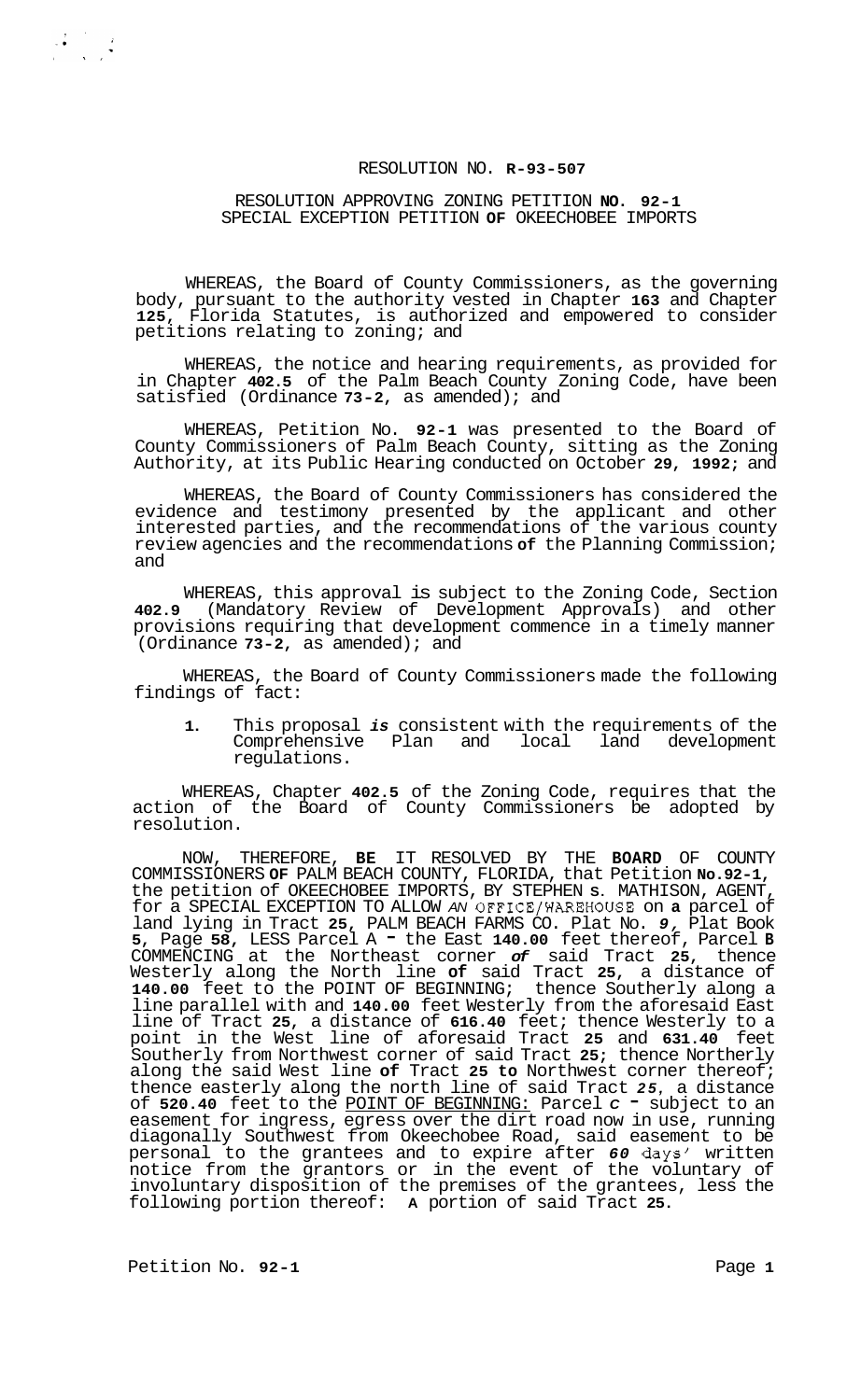Commencing at the Northeast corner of said Tract **25;** thence run Westerly **140.00** feet along the North line of said Tract **25** to a point; thence run Southerly **616.40** feet along a line **140.00** feet West **of** and parallel to the East line of said Tract **25** to the point of beginning; thence run Westerly **520.45** feet along a line **298.51**  feet North of and parallel with the South line of said Tract **25** to a point; thence run Northerly **5.09** feet along the West line of said Tract *25* to a point **630.40** feet South of the Northwest corner of said Tract **25;** thence run Easterly **520.48** feet to the Point of Besinnins: Subject to restrictions, reservations, covenants, and conditions recorded in Official Records Book **2685,** Page **287.**  Easements reserved in Official Records Book **438,** Page **331,** and Official Records Book **463,** Page **641;** Said properties being located in Sections **27** & **28,** Township **43** South, Range **42** East, and being located on the N. side of Dwight Rd., approximately **.16**  mile E of Skees Road, in the Light Industrial (IL) Zoning District, was approved on October **29, 1992,** as advertised, subject to the following conditions:

A. ALL PETITIONS

 $\mathcal{F}(\mathbf{r})$  and  $\mathcal{F}(\mathbf{r})$  .

**1.** The petitioner shall receive certification **of** the site plan approved by the Board of County Commissioners for the subject property, as amended as required by the conditions of approval on or before November **30, 1992.**  (MONITORING)

#### B. BUILDING AND SITE DESIGN

- **1.** Total gross floor area shall be limited to a maximum of **35,200** square feet as follows:
	- a. Office **21,120** square feet.
	- b. Warehouse **14,080** square feet. (BUILDING/ZONING)
- **2.** No openings along the south facade of the building shall be permitted. (BUILDING)
- C. DUMPSTER
	- **1.** All areas or receptacles for the storage and disposal of trash, garbage or vegetation, such as dumpsters and trash compactors, shall not be confined to areas designated on the site plan and shall be screened by a solid opaque enclosure. The open end of the enclosure shall have an obscuring, opaque gate. (BUILDING-Zoning)
	- **2.** All exterior sides of such enclosures, except the open end, shall be landscaped with thirty **(30)** inch high shrub and hedge material planted twenty-four **(24)** inches on center at installation. Alternative landscaping may be permitted which is acceptable to the Zoning Division. This provision shall not apply to litter containers provided for the convenience of pedestrians. (BUILDING/ZONING)
- D. ENVIRONMENTAL RESOURCES MANAGEMENT
	- **1.** The Petitioner shall submit an Affidavit of Notification to the Department **of** Environmental Resources Management prior to Site Plan certification. **(ERM)**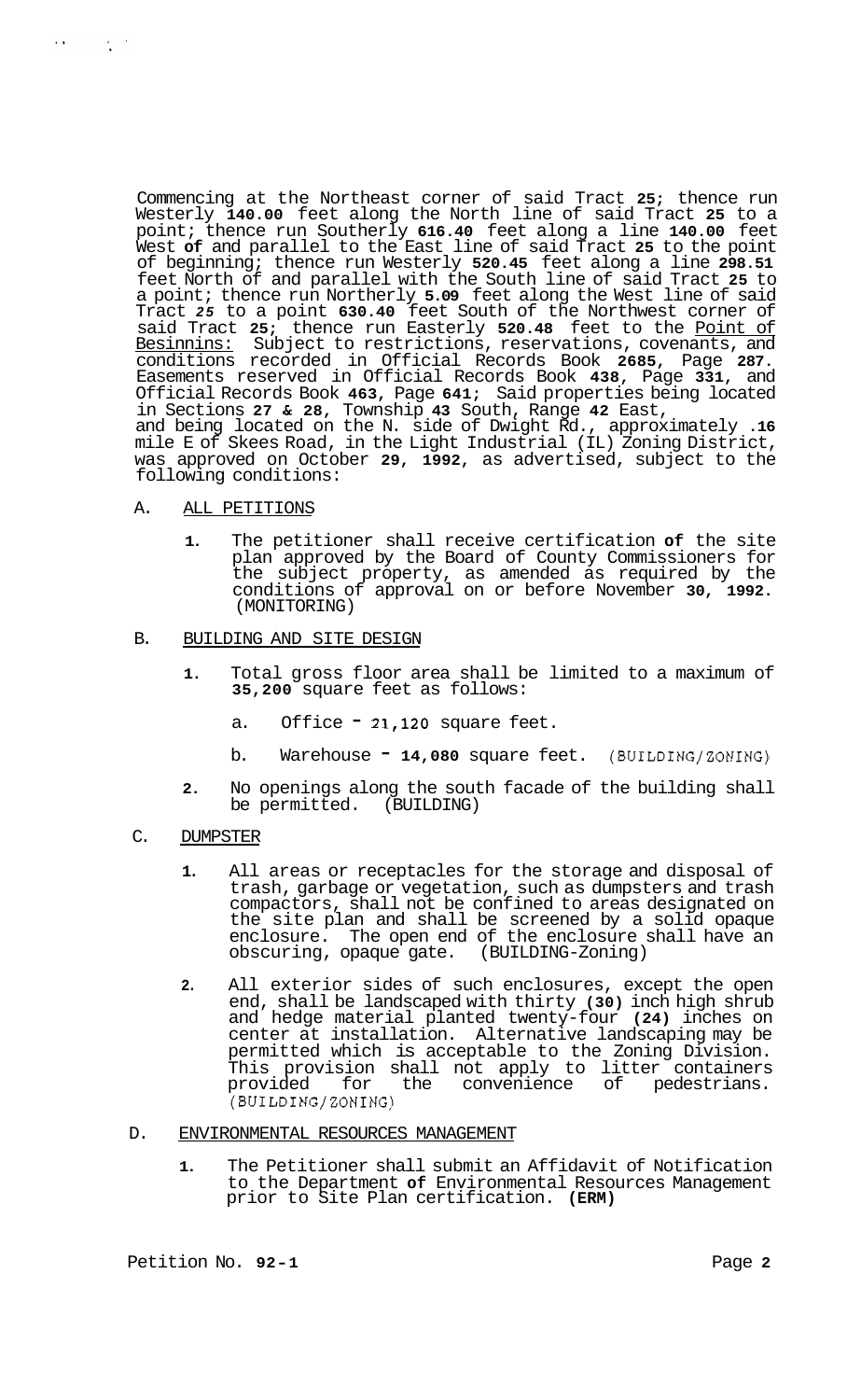- **2.** Plans for any underground storage tanks must be approved by the Department of Environmental Resources Management prior to installation. The petitioner shall perform all necessary preventative measures to reduce the chances of contamination of the groundwater. Double walled tanks and piping with corrosion protection or their equivalent shall be a part of those measures. (BUILDING-EM)
- **3.** Secondary containment for stored Regulated Substancesfuels, oils, solvents, or other hazardous chemicals is required. Department of Environmental Resources Poddential staff are willing to provide guidance on<br>appropriate protective measures. (BUILDING-ERM) appropriate protective measures.
- **4.** All new excavated lakes shall possess a littoral shelf area. **A** littoral shelf shall be, at a minimum, an area equivalent **to** eight *(8)* square feet per linear foot **of**  shoreline. Any areas of planted littoral zone shall not be steeper than six *(6)* feet horizontal to one **(111** foot vertical. The maximum depth of the planted area shall be minus three **(- 3)** feet from OHW. The littoral zone shall be provided with a minimum of three **(3)** inches of topsoil to promote vegetative growth. The littoral zone shall be planted with appropriate native wetland vegetation, spaced not more than three (3) feet on center or as approved by EM.
	- a. A littoral shelf planting plan and maintenance plan shall be submitted to the Dept. of Environmental Resources Management concurrent with DRC Final Plan Review application and approved by ERM prior to Site **Plan** certification. This information shall also be provided on a mylar for the Zoning Division as part of the site plan application. **(EM)**
	- b. Prior to the issuance of a Certificate of Occupancy and within three working days of the complet.ion **of**  littoral plantings ERM shall be notified. This planting shall not be credited as compensation required by wetland permits. (BUILDING-ERM)

# E. ENGINEERING

**1.** The Developer shall provide discharge control and treatment for the stormwater runoff in accordance with all applicable agency requirements in effect at the time of the permit application. However, at a minimum, this development shall retain onsite the stormwater runoff generated by a three **(3)** year-one **(1)** hour storm with a total rainfall of **3** inches as required by the Permit Section, **Land Development Division.** In the event that the subject site abuts a Department of Transportation maintained roadway, concurrent approval from the :Florida<br>Department of Transportation will also be required. The Department of Transportation will also be required. drainage system shall be maintained in an acceptable condition as approved by the County Engineer. In the condition as approved by the County Engineer. event that the drainage system is **not** adequately maintained as determined by the County Engineer, this matter will be referred to the Code Enforcement Board for enforcement (ENGINEERING)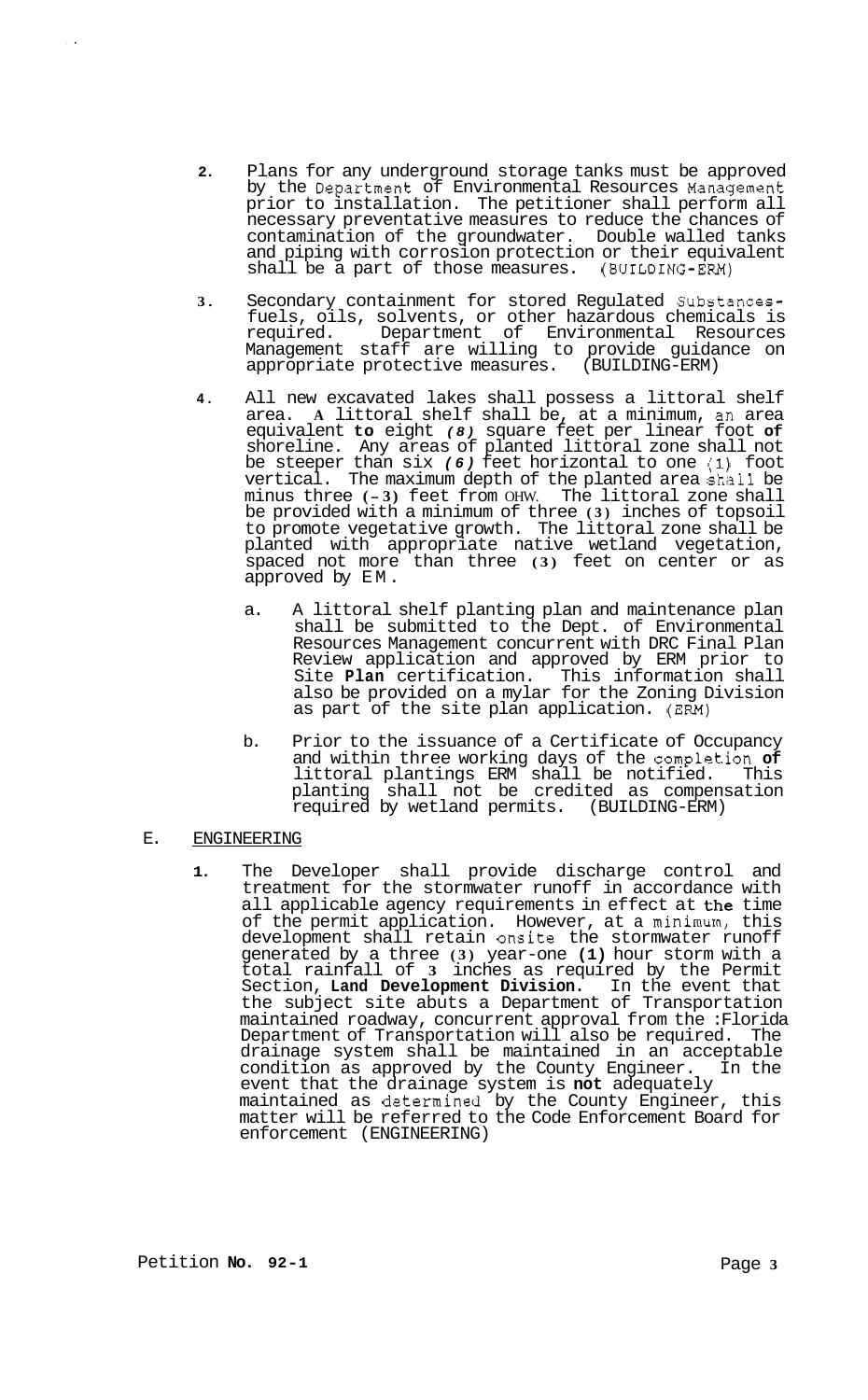- **2.** The Developer shall design the drainage system such that drainage from those areas which may contain hazardous or undesirable waste shall be separate from stormwater runoff from the remainder of the site (ENGINEERING)
- **3.** Prior to **March 15, 1993** or prior to the issuance **of** the first Building Permit, whichever shall first occur,, the property owner shall convey to Palm Beach County **Land Development Division** by road right-of-way warranty deed for a twenty five **(25)** foot safe sight corner at the intersection of Jog Road and Dwight Road. The right-ofway conveyance shall be free of all encumbrances and encroachments. Property owner shall provide Palm Beach County with sufficient documentation acceptable to the Right-of-way Acquisition Section to ensure that. the property is free of all encumbrances and encroachments. **(MONITORING/BUILDING/ENGINEERING)**
- **4.** The property owner shall pay a Fair Share Fee in the amount and manner required by the "Fair Share Contribution for Road Improvements Ordinance" **as** it presently exists or as it may from time to time be amended. The Fair Share Fee for this project presently is **\$33,880 (616** trips **X \$55.00** per trip) and is paid at the time of the Building Permit (IMPACT **FEE** COORDINATOR)
- F. HEALTH
	- **1.** Generation and disposal of hazardous effluents into sanitary sewerage system shall be prohibited unless adequate pretreatment facilities approved by the Florida Department **of** Environmental Regulation (FDER) and Agency responsible for sewage works are constructed and used by project tenants or owners generating such effluents. (UTILITY - Code Enforcement)
	- 2. Water service and sewer service are available to the property. Therefore, no potable well and/or on site sewage disposal system sh;all be permitted on the site. (HEALTH - Building)
- **G.** IRRIGATION OUALITY WATER
	- **1.** When irrigation quality water is available within **500**  feet of the property, the petitioner shall connect to the system subject to permitting and/or requirements of the Florida Department of Environmental Regulations and/or the South Florida Water Management District. The cost for connection shall be borne by the property owner. (UTILITIES)

# H. LANDSCAPING - GENERAL

**1.** Prior to site plan certification, the petitioner shall revise the landscape tabular data on the site plan to reflect conformance to minimum Landscape Code requirements and all landscape/vegetation preservation conditions **of** approval. (ZONING)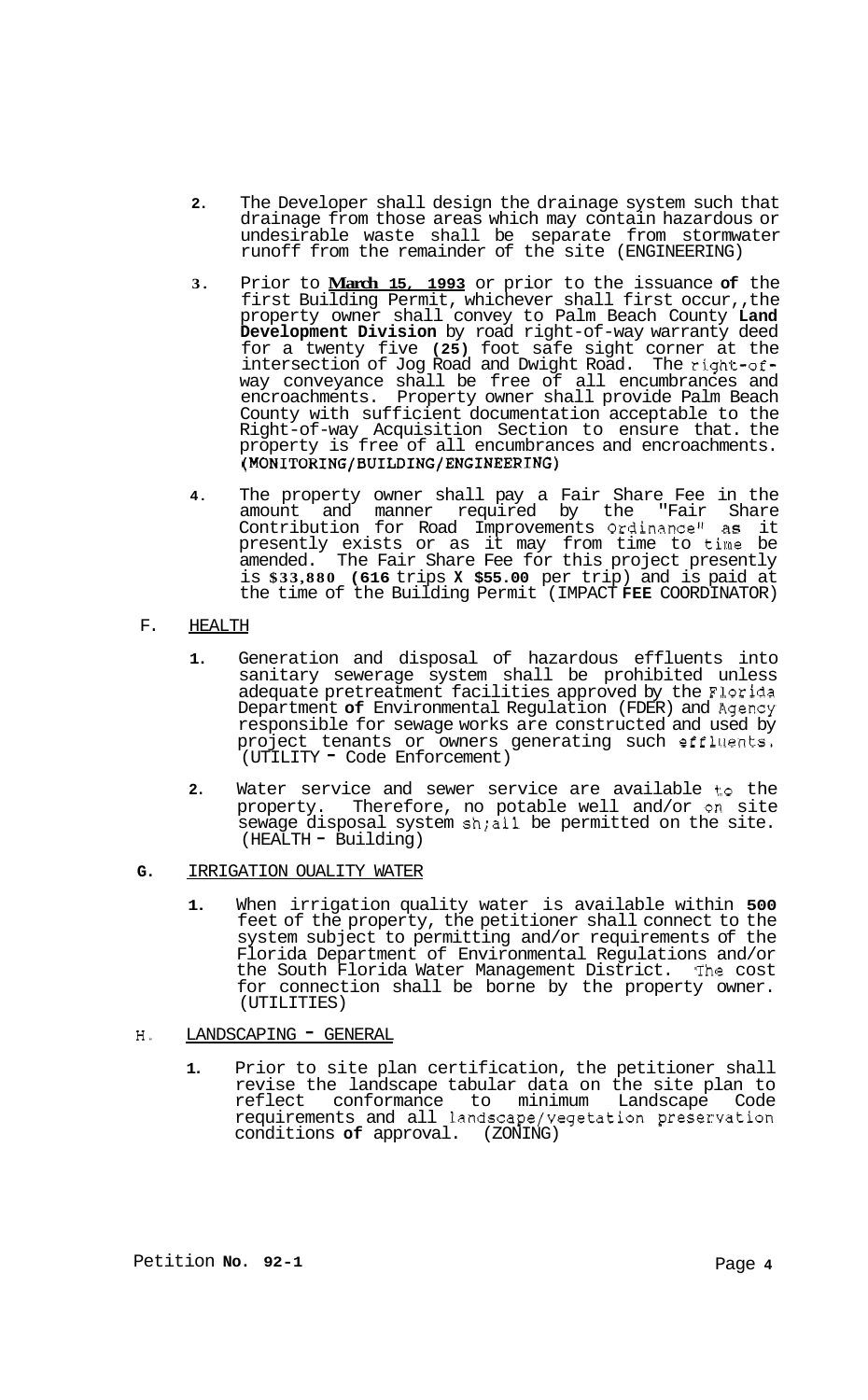- **2.** All perimeter trees required to be planted on size by this approval shall meet the following minimum stanlards at installation:
	- a. Tree height: fourteen **(14)** feet.
	- b. Trunk diameter: **3.5** inches measured **4.5** feet above grade.
	- c. Canopy diameter: seven *(7)* feet. Diameter shall be determined by the average canopy radius at **3** Foints measured from the trunk **to** the<br>outermost branch tip. Each outermost branch tip. radius shall measure at least **3.5** feet in length. **(ZOb** ING)
	- d. Spacing: trees shall be planted twenty **(20)** feet on center.
- **3.** Landscaping shall be installed in accordance with E<sub>1</sub>:hibit **22,** and the landscape requirements contained helrein. (ZONING)
- **I.** LANDSCAPING INTERIOR
	- 1. Landscaping shall be provided adjacent to the front and rear of the building (north and south facades), excluding Landscaping shall be upgraded to the loading area. L<br>include the following:
		- a. A minimum five (5) foot wide landscape buffer strip.
		- b. One **(1)** native tree planted for each **thirt**' **(30)** linear feet of the length of the building.
		- **c.** Twenty-four **(24)** inch high shrub or hedge material spaced **no** more than twenty four **(24)** inck.es on center at installation, to be maintained at a minimum height of thirty-six *(36)* inches. (Z3NING)
- **J.** LANDSCAPING ALONG THE **WEST** AND SOUTH PROPERTY LINES
	- **1.** Landscaping and buffering along the west and south property lines shall be upgraded to include:
		- a. **A** minimum ten **(10)** foot wide landscape buffer strip.
		- b. One **(1)** native canopy tree planted every twenty **(20)** feet **on** center.
		- c. Thirty **(30)** inch high shrub or hedge material spaced no more than twenty four **(24)** inc:les on center at installation, to be maintained at **a**  minimum height **of** six *(6)* feet. (ZONING)
- **K.** LIGHTING
	- **1.** All outdoor lighting used to illuminate the premises and identification signs shall be of low intensity, shielded and directed down and away from adjacent properties and streets. (CODE ENFORCEMENT) (CODE ENFORCEMENT)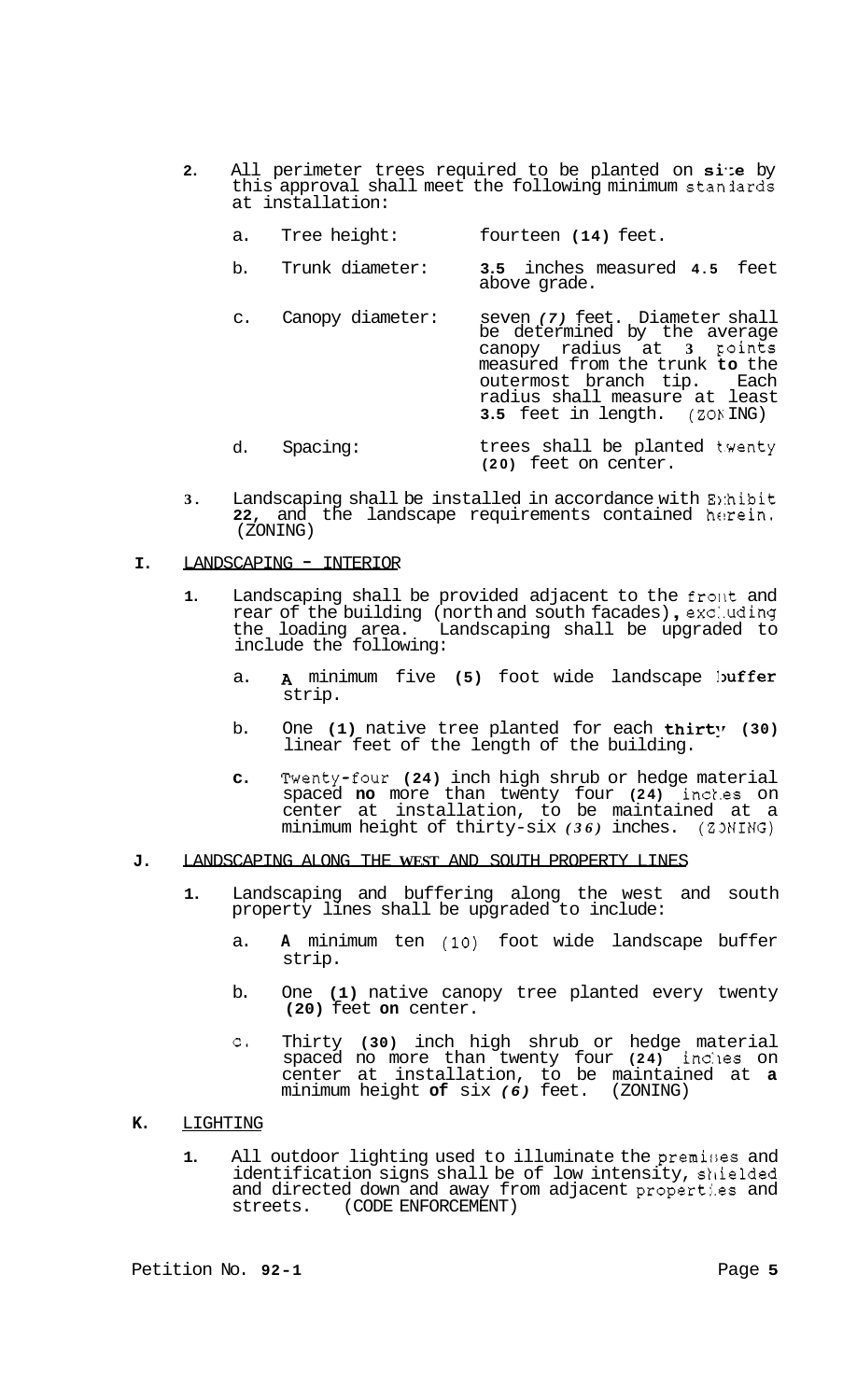- **2.** All lighting fixtures within twenty **(20)** feet of the south property line shall not exceed fifteen **(15)** fecit in height. (BUILDING)
- **3.** All outdoor lighting within twenty **(20)** feet of the south property line shall be extinguished no later than **11:OO**  p.m. Security lighting only is excluded from this requirement. (CODE ENFORCEMENT)
- L. RECYCLE SOLID WASTE
	- **1.** The property owner and/or lessees shall participate in **a**  recycling program when available in the area. Material to be recycled shall include, but not be limited to, paper, plastic, metal and glass products. (SOLID WASTE AUTHORITY)

## M. SIGNS

- **1.** Point of purchase signs shall be limited as follow:;:
	- a. Maximum sign height, measured from finished grade ten **(10)** feet;
	- b. Maximum sign face area per side 100 square :eet;
	- **c.** Maximum number of signs one **(1).** (BUILDING1

## N. USE LIMITATION

- **1.** No outdoor loudspeaker system audible off site shall be permitted. (CODE ENFORCEMENT)
- **2.** No outdoor business activities shall be allowed **O:I** the site, including deliveries, prior to **6:OO** a.m. nor continue later than **1O:OO** p.m. (CODE ENFORCEMENT)

## *0.* VEGETATION PRESERVATION

- **1.** Native vegetation not located within preservation/relocation areas and deemed relocatable by the Department of Environmental Resource Management and the Zoning Division, shall be relocated **to** perimeter buffers or other open space areas on site. (ERM/ZONING)
- **2.** Prior to site plan certification, the petitioner shall submit a Vegetation Preservation Program acceptable **to**  the Zoning Division. The program shall identify all trees to be preserved, or relocated and where they  $i.e$  to be relocated to, and shall establish appropriate protection measures during the construction and site development phases of the project. (ZONING)
- **P.** COMPLIANCE
	- **1. As** provided in Bonlng code Sections **400.2** and *4* **02.6,**  failure **to** comply with any of these conditions of approval at any time may result in one or more cf the following:
		- a. The denial or suspension of a building pernit or certificate of occupancy and use; the issuance of a stop work order; the denial or suspension of any